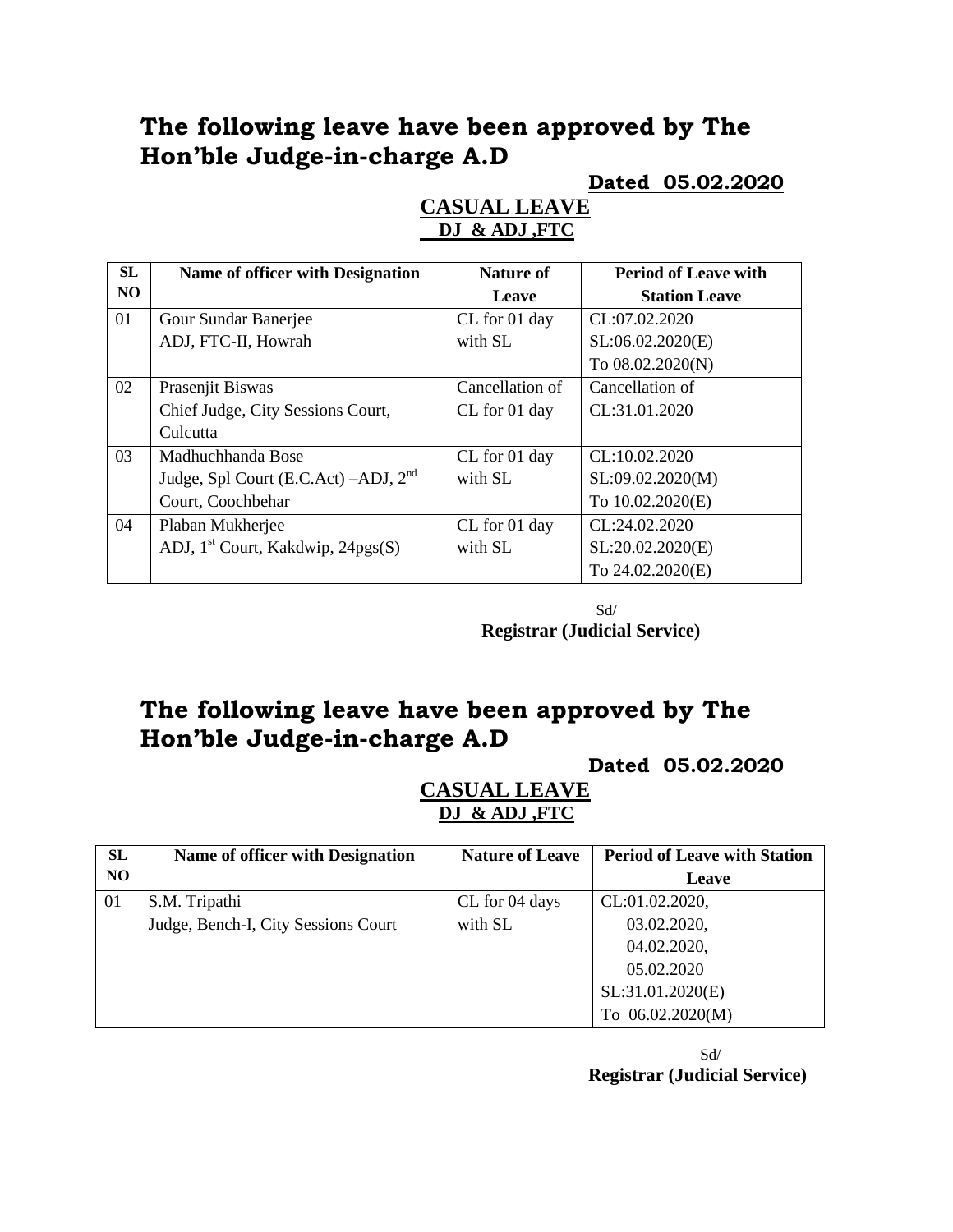# **The following leave have been approved by the Hon'ble Judge-in-Charge A.D.**

#### **Dated : 05.02.2020**

## **DJ/ADJ**

| <b>SL</b> | Name of officer with Designation                    | <b>Nature of Leave</b> | <b>Period of Leave with</b> |
|-----------|-----------------------------------------------------|------------------------|-----------------------------|
| NO        |                                                     |                        | <b>Station Leave</b>        |
| 01.       | Sri Sukumar Ray, DJ, Cooch Behar                    | Earned Leave for       | From 02.03.2020 to          |
|           |                                                     | 06 days                | 07.03.2020                  |
| 02.       | Sri Ajay Kumar Singh, Judge, Special                | Paternity cum          | From 24.02.2020 to          |
|           | Court (E.C Act)-cum-ADJ, Alipore, South             | Child Care for         | 19.03.2020                  |
|           | 24 Parganas                                         | 25 days                |                             |
| 03.       | Smt. Sarbani Mallik Chattopadhyay, ADJ,             | Earned Leave for       | From 15.02.2020 to          |
|           | 1 <sup>st</sup> Court, Howrah                       | 22 days                | 07.03.2020                  |
| 04.       | Sri Pradip Banerjee                                 | Earned Leave for       | From 24.02.2020 to          |
|           | ADJ, 3 <sup>rd</sup> Court, Berhampore, Murshidabad | 27 days                | 21.03.2020                  |

## **ADJ, FTC/ CJ(SD)**

| <b>SL</b> | Name of officer with Designation | <b>Nature of Leave</b> | <b>Period of Leave with</b> |
|-----------|----------------------------------|------------------------|-----------------------------|
| NO        |                                  |                        | <b>Station Leave</b>        |
| 05.       | Mrs. Melissa Gurung              | Child Care Leave       | From 10.02.2020 to          |
|           | ADJ, FTC-4, Alipore, 24 Pgs (S)  | for 47 days            | 27.03.2020                  |
|           |                                  |                        |                             |

## **CJM/ACJM**

| SL<br>N <sub>O</sub> | Name of officer with Designation                      | <b>Nature of Leave</b>          | <b>Period of Leave with</b><br><b>Station Leave</b> |
|----------------------|-------------------------------------------------------|---------------------------------|-----------------------------------------------------|
| 06.                  | Smt. Ishani Chakravorty<br>Banerjee<br>CJM, Kalimpong | Child Care Leave<br>for 22 days | From 15.02.2020 to<br>07.03.2020                    |

## **JM**

| <b>SL</b> | Name of officer with Designation                                           | <b>Nature of Leave</b>             | <b>Period of Leave with</b>      |
|-----------|----------------------------------------------------------------------------|------------------------------------|----------------------------------|
| NO        |                                                                            |                                    | <b>Station Leave</b>             |
| 07.       | Smt. Nabanita Nandy, JM, Baruipur,<br>South 24 Parganas.                   | Earned Leave for<br>15 days        | From 10.03.2020 to<br>24.03.2020 |
| 08.       | Smt. Sabilaa Rahaman<br>JM, 3 <sup>rd</sup> Court, Berhampore, Murshidabad | Child Care<br>Leave for 59<br>days | From 10.02.2020 to<br>08.04.2020 |

Sd/ Registrar (Judicial Service)